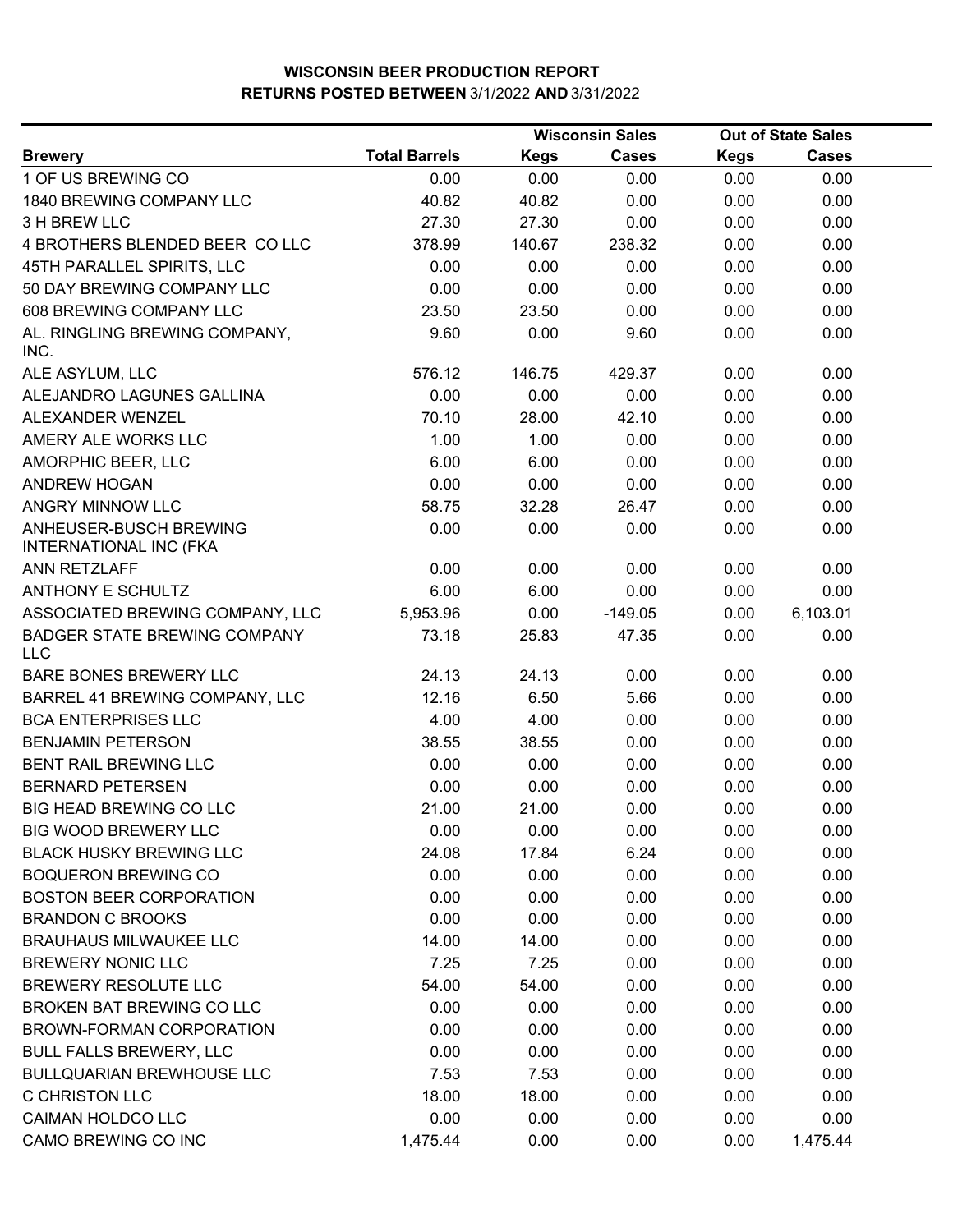|                                                     |                      |             | <b>Wisconsin Sales</b> |             | <b>Out of State Sales</b> |  |
|-----------------------------------------------------|----------------------|-------------|------------------------|-------------|---------------------------|--|
| <b>Brewery</b>                                      | <b>Total Barrels</b> | <b>Kegs</b> | <b>Cases</b>           | <b>Kegs</b> | <b>Cases</b>              |  |
| CAPITAL BREWERY COMPANY, INC.                       | 172.47               | 157.17      | 0.00                   | 15.30       | 0.00                      |  |
| CAPITAL BREWERY COMPANY, INC.                       | 399.42               | 0.00        | 399.42                 | 0.00        | 0.00                      |  |
| CENTRAL WATERS BREWING CO., INC.                    | 665.16               | 202.00      | 392.51                 | 7.69        | 62.96                     |  |
| CENTRAL WATERS BREWING CO., INC.                    | 15.90                | 5.25        | 10.65                  | 0.00        | 0.00                      |  |
| <b>CHAD M FORSBERG</b>                              | 5.50                 | 5.50        | 0.00                   | 0.00        | 0.00                      |  |
| <b>CHARLES STUHRENBERG</b>                          | 39.03                | 0.00        | 0.00                   | 0.00        | 39.03                     |  |
| CHIPPEWA RIVER DISTILLERY AND<br><b>BREWERY LLC</b> | 1.28                 | 0.84        | 0.44                   | 0.00        | 0.00                      |  |
| <b>CHRISTINA B GONDEK</b>                           | 0.00                 | 0.00        | 0.00                   | 0.00        | 0.00                      |  |
| <b>COLLECTIVE ARTS USA LTD</b>                      | 546.58               | 0.88        | 12.81                  | 169.08      | 363.81                    |  |
| CONCH CO. INC.                                      | 8.59                 | 6.63        | 1.96                   | 0.00        | 0.00                      |  |
| COPPER STATE BREWERY LLC                            | 84.57                | 84.57       | 0.00                   | 0.00        | 0.00                      |  |
| <b>CORVALE LLC</b>                                  | 0.00                 | 0.00        | 0.00                   | 0.00        | 0.00                      |  |
| <b>CRAIG J. PETERSON</b>                            | 0.00                 | 0.00        | 0.00                   | 0.00        | 0.00                      |  |
| <b>CROOK &amp; MARKER LLC</b>                       | 3,104.79             | 0.00        | 0.00                   | 0.00        | 3,104.79                  |  |
| <b>CROOK &amp; MARKER LLC</b>                       | 0.00                 | 0.00        | 0.00                   | 0.00        | 0.00                      |  |
| <b>D&amp;D OPERATIONS, LLC</b>                      | 7.00                 | 7.00        | 0.00                   | 0.00        | 0.00                      |  |
| DANA KAINZ                                          | 0.00                 | 0.00        | 0.00                   | 0.00        | 0.00                      |  |
| DANIEL D SCHEY                                      | 32.81                | 20.48       | 12.33                  | 0.00        | 0.00                      |  |
| DANIEL E SCHULD                                     | 24.67                | 24.67       | 0.00                   | 0.00        | 0.00                      |  |
| DAVID A KNUTH                                       | 41.00                | 41.00       | 0.00                   | 0.00        | 0.00                      |  |
| DEAD BIRD BREWING COMPANY                           | 0.00                 | 0.00        | 0.00                   | 0.00        | 0.00                      |  |
| DELAFIELD BREWHAUS LLC                              | 69.00                | 69.00       | 0.00                   | 0.00        | 0.00                      |  |
| <b>DELTA BEER LLC</b>                               | 52.60                | 48.70       | 3.90                   | 0.00        | 0.00                      |  |
| <b>DENNIS E ERB</b>                                 | 5.00                 | 5.00        | 0.00                   | 0.00        | 0.00                      |  |
| DIAGEO AMERICAS SUPPLY INC                          | 110,911.36           | 0.00        | 0.00                   | 0.00        | 110,911.36                |  |
| <b>DONALD R MAHAN</b>                               | 0.00                 | 0.00        | 0.00                   | 0.00        | 0.00                      |  |
| DOOR COUNTY BREWING CO LLC                          | 77.61                | 0.00        | 0.00                   | 22.12       | 55.49                     |  |
| <b>DOUBLE BREW LLC</b>                              | 0.00                 | 0.00        | 0.00                   | 0.00        | 0.00                      |  |
| <b>DREWRYS COMPANY</b>                              | 0.00                 | 0.00        | 0.00                   | 0.00        | 0.00                      |  |
| DRIFTLESS BREWING COMPANY LLC                       | 26.10                | 26.10       | 0.00                   | 0.00        | 0.00                      |  |
| DRIFTLESS PURE LLC                                  | 10.97                | 10.97       | 0.00                   | 0.00        | 0.00                      |  |
| <b>DUBS BREW, LLC</b>                               | 6.17                 | 6.17        | 0.00                   | 0.00        | 0.00                      |  |
| DUESTERBECK'S BREWING COMPANY,                      | 34.31                | 30.34       | 3.97                   | 0.00        | 0.00                      |  |
| <b>LLC</b>                                          |                      |             |                        |             |                           |  |
| EAGLE TRACE BREWING COMPANY<br><b>LLC</b>           | 2.75                 | 2.66        | 0.09                   | 0.00        | 0.00                      |  |
| EAGLE TRACE BREWING COMPANY<br><b>LLC</b>           | 512.01               | 211.59      | 300.42                 | 0.00        | 0.00                      |  |
| <b>EAST TROY BREWERY CO</b>                         | 10.00                | 10.00       | 0.00                   | 0.00        | 0.00                      |  |
| <b>EGR LLC</b>                                      | 0.00                 | 0.00        | 0.00                   | 0.00        | 0.00                      |  |
| ENLIGHTENED BREWING COMPANY<br>LLC.                 | 65.39                | 21.34       | 44.05                  | 0.00        | 0.00                      |  |
| FERMENTORIUM BEVERAGE<br><b>COMPANY LLC</b>         | 78.29                | 39.48       | 38.81                  | 0.00        | 0.00                      |  |
| FFATS BREWING COMPANY, LLC                          | 0.00                 | 0.00        | 0.00                   | 0.00        | 0.00                      |  |
| FIFTH WARD BREWING COMPANY LLC                      | 63.21                | 45.61       | 17.60                  | 0.00        | 0.00                      |  |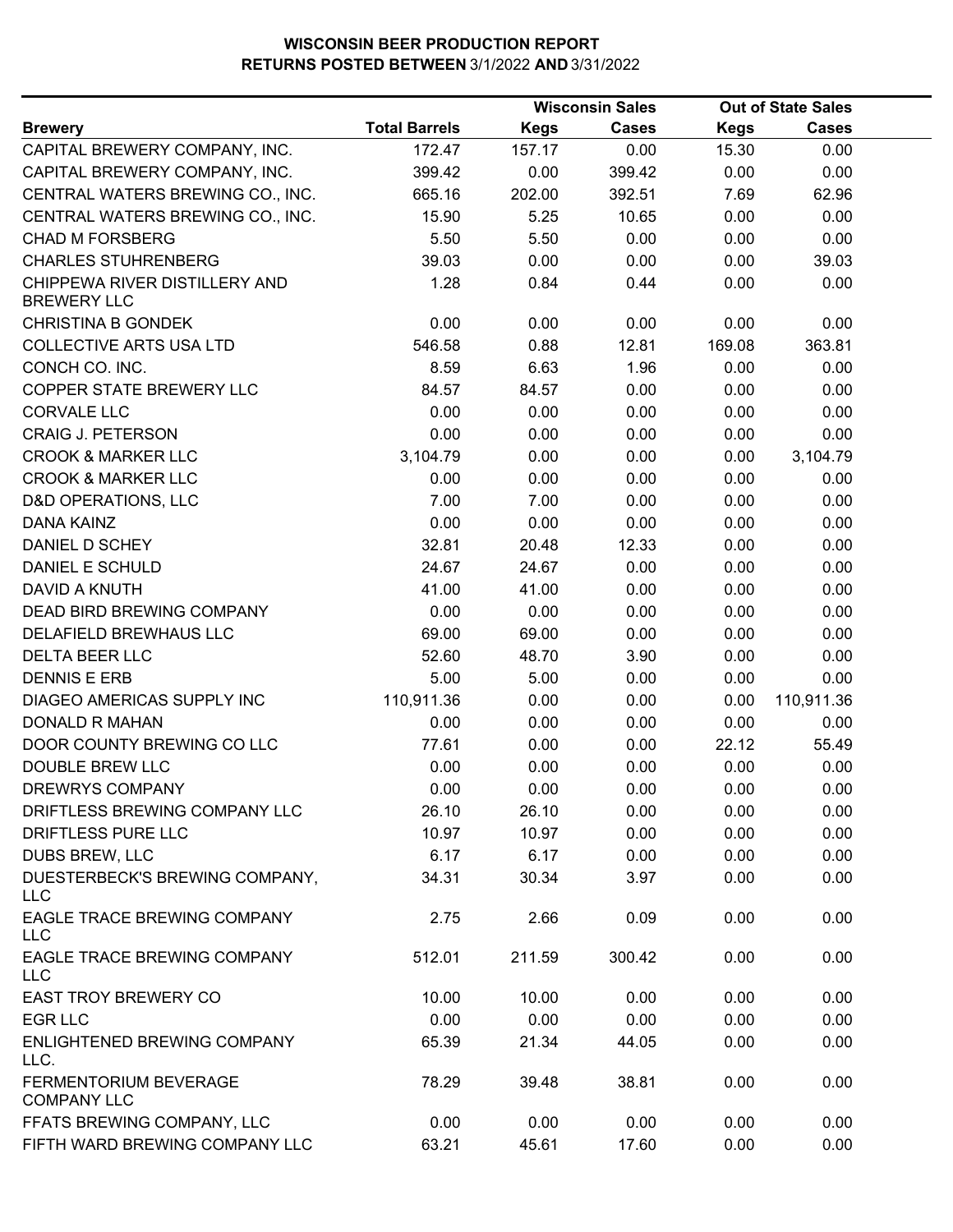|                                                      |                      |             | <b>Wisconsin Sales</b> |             | <b>Out of State Sales</b> |  |
|------------------------------------------------------|----------------------|-------------|------------------------|-------------|---------------------------|--|
| <b>Brewery</b>                                       | <b>Total Barrels</b> | <b>Kegs</b> | <b>Cases</b>           | <b>Kegs</b> | <b>Cases</b>              |  |
| FIVE STAR BREWING CO INC.                            | 381.02               | 0.00        | 0.00                   | 0.00        | 381.02                    |  |
| FLIX ENTERTAINMENT LLC                               | 12.65                | 12.65       | 0.00                   | 0.00        | 0.00                      |  |
| FOR WHAT'S NEXT, INC.                                | 0.00                 | 0.00        | 0.00                   | 0.00        | 0.00                      |  |
| FORTRESS NUTRITION, LLC                              | 0.00                 | 0.00        | 0.00                   | 0.00        | 0.00                      |  |
| FOX RIVER BREWING COMPANY II, LLC                    | 171.60               | 134.40      | 37.20                  | 0.00        | 0.00                      |  |
| FOX RIVER BREWING COMPANY, LLC                       | 119.51               | 79.66       | 39.85                  | 0.00        | 0.00                      |  |
| FOXTOWN-GBC, INC.                                    | 48.84                | 40.16       | 8.68                   | 0.00        | 0.00                      |  |
| <b>FRESAR INC</b>                                    | 0.00                 | 0.00        | 0.00                   | 0.00        | 0.00                      |  |
| <b>FULTON LLC</b>                                    | 10.56                | 0.25        | 10.31                  | 0.00        | 0.00                      |  |
| <b>G5 BREWING COMPANY LLC</b>                        | 55.00                | 55.00       | 0.00                   | 0.00        | 0.00                      |  |
| <b>GARYS PREMIUM COCKTAILS</b>                       | 0.00                 | 0.00        | 0.00                   | 0.00        | 0.00                      |  |
| <b>GATHERING PLACE BREWING</b><br><b>COMPANY LLC</b> | 42.56                | 17.62       | 24.94                  | 0.00        | 0.00                      |  |
| GD3, LLC                                             | 142.87               | 142.87      | 0.00                   | 0.00        | 0.00                      |  |
| GD4, LLC                                             | 65.90                | 65.90       | 0.00                   | 0.00        | 0.00                      |  |
| <b>GIANT JONES BREWING LLC</b>                       | 18.84                | 6.32        | 12.52                  | 0.00        | 0.00                      |  |
| GJS SALES, INC.                                      | 476.00               | 0.00        | 476.00                 | 0.00        | 0.00                      |  |
| <b>GOOD CITY BREWING LLC</b>                         | 103.84               | 44.75       | 59.09                  | 0.00        | 0.00                      |  |
| <b>GOOD CITY BREWING LLC</b>                         | 0.00                 | 0.00        | 0.00                   | 0.00        | 0.00                      |  |
| <b>GRANT PAULY</b>                                   | 671.52               | 243.07      | 428.45                 | 0.00        | 0.00                      |  |
| <b>GRAVITY BOX BREWING COMPANY,</b><br><b>LLC</b>    | 15.50                | 15.50       | 0.00                   | 0.00        | 0.00                      |  |
| <b>GRAY BREWING CO.</b>                              | 49.13                | 27.17       | 15.74                  | 0.33        | 5.89                      |  |
| <b>GREEN BAY BREWING COMPANY</b>                     | 403.92               | 89.90       | 314.02                 | 0.00        | 0.00                      |  |
| <b>GREENVIEW BREWING LLC</b>                         | 22.40                | 5.10        | 17.30                  | 0.00        | 0.00                      |  |
| <b>GREGORY YORK</b>                                  | 30.94                | 30.94       | 0.00                   | 0.00        | 0.00                      |  |
| <b>GUY R LILJA</b>                                   | 0.00                 | 0.00        | 0.00                   | 0.00        | 0.00                      |  |
| HEART OF THE NORTH BREWING CO                        | 1.50                 | 1.50        | 0.00                   | 0.00        | 0.00                      |  |
| <b>HERBIERY LLC</b>                                  | 0.00                 | 0.00        | 0.00                   | 0.00        | 0.00                      |  |
| HILLSBORO BREWING COMPANY LLC                        | 48.69                | 48.69       | 0.00                   | 0.00        | 0.00                      |  |
| HOG HOUSE BREWING, LLC                               | 0.82                 | 0.82        | 0.00                   | 0.00        | 0.00                      |  |
| HOOPS OF DANE COUNTY, INC.                           | 0.00                 | 0.00        | 0.00                   | 0.00        | 0.00                      |  |
| HOOPS OF DANE COUNTY, INC.                           | 0.00                 | 0.00        | 0.00                   | 0.00        | 0.00                      |  |
| HOOPS OF DANE COUNTY, INC.                           | 0.00                 | 0.00        | 0.00                   | 0.00        | 0.00                      |  |
| HOP & BARREL BREWING COMPANY,<br><b>LLC</b>          | 107.68               | 38.78       | 53.55                  | 0.67        | 14.68                     |  |
| HOP HAUS BREWING COMPANY LLC                         | 3.00                 | 3.00        | 0.00                   | 0.00        | 0.00                      |  |
| HOP HAUS BREWING COMPANY LLC                         | 113.00               | 66.00       | 47.00                  | 0.00        | 0.00                      |  |
| HOP YARD ALE WORKS LLC                               | 10.00                | 10.00       | 0.00                   | 0.00        | 0.00                      |  |
| HORNELL BREWING CO INC                               | 9,241.13             | 0.00        | 0.00                   | 0.00        | 9,241.13                  |  |
| INDEED BREWING COMPANY WI, LLC                       | 39.20                | 39.20       | 0.00                   | 0.00        | 0.00                      |  |
| <b>INVENTORS BREWPUB LLC</b>                         | 8.60                 | 8.60        | 0.00                   | 0.00        | 0.00                      |  |
| <b>ISAAC SHOWAKI</b>                                 | 297.29               | 51.75       | 245.54                 | 0.00        | 0.00                      |  |
| JACQUELYN FORBES KEARNS                              | 19.00                | 19.00       | 0.00                   | 0.00        | 0.00                      |  |
| <b>JAMES METZ</b>                                    | 13.33                | 13.33       | 0.00                   | 0.00        | 0.00                      |  |
| <b>JAMES PLOETZ</b>                                  | 0.33                 | 0.33        | 0.00                   | 0.00        | 0.00                      |  |
| <b>JASON H WHITE</b>                                 | 22.59                | 14.75       | 7.84                   | 0.00        | 0.00                      |  |
|                                                      |                      |             |                        |             |                           |  |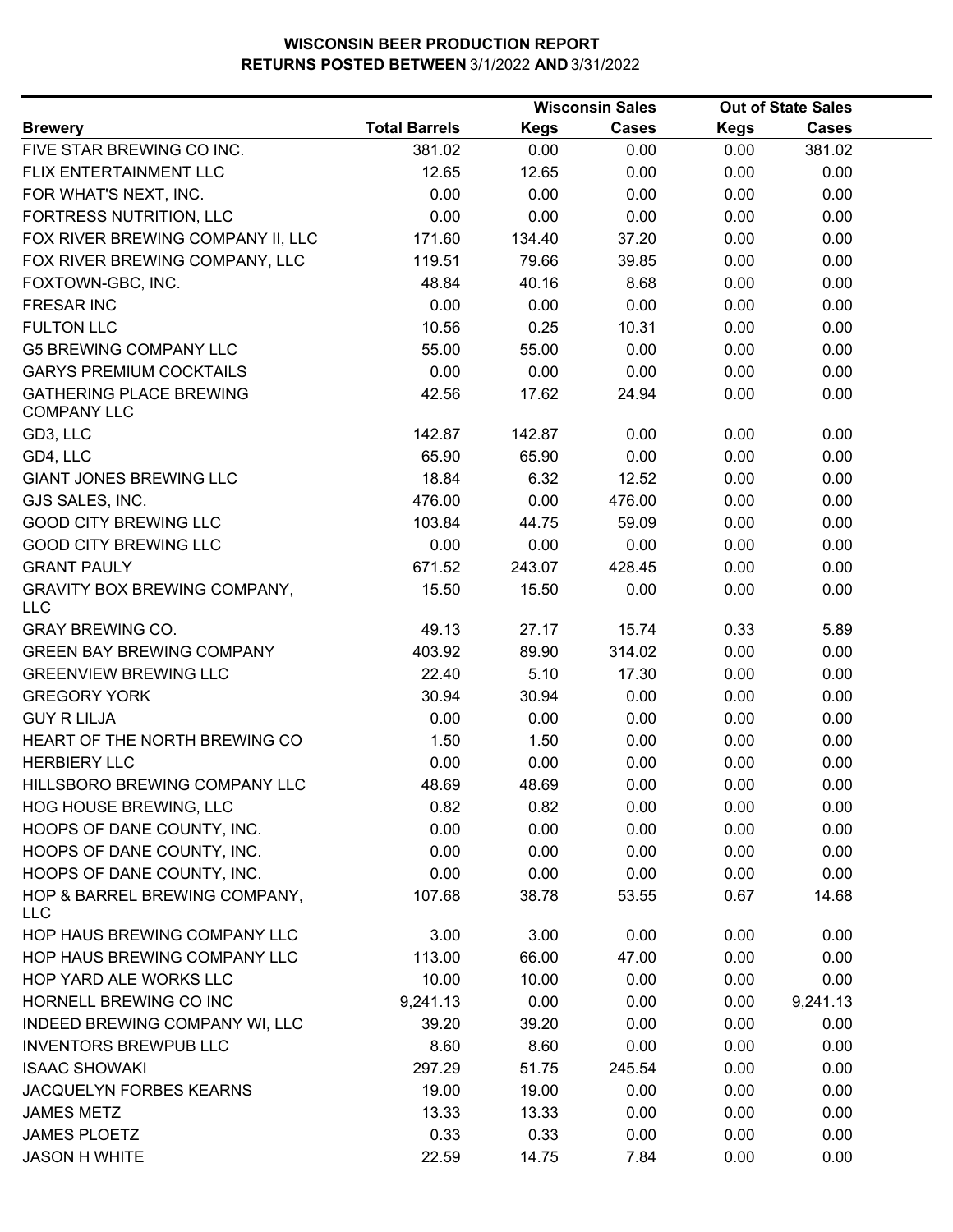|                                                       |                      |             | <b>Wisconsin Sales</b> |             | <b>Out of State Sales</b> |  |
|-------------------------------------------------------|----------------------|-------------|------------------------|-------------|---------------------------|--|
| <b>Brewery</b>                                        | <b>Total Barrels</b> | <b>Kegs</b> | <b>Cases</b>           | <b>Kegs</b> | <b>Cases</b>              |  |
| <b>JEAN M LANE</b>                                    | 21.00                | 21.00       | 0.00                   | 0.00        | 0.00                      |  |
| <b>JENNIFER DIGIACOMO</b>                             | 5.00                 | 5.00        | 0.00                   | 0.00        | 0.00                      |  |
| <b>JEREMY BEACH</b>                                   | 0.00                 | 0.00        | 0.00                   | 0.00        | 0.00                      |  |
| <b>JONATHAN CHRISTIANSEN</b>                          | 10.90                | 7.90        | 0.00                   | 3.00        | 0.00                      |  |
| <b>JRKM MANAGEMENT COMPANY</b>                        | 17.92                | 17.92       | 0.00                   | 0.00        | 0.00                      |  |
| JRKM MANAGEMENT COMPANY                               | 0.00                 | 0.00        | 0.00                   | 0.00        | 0.00                      |  |
| KARBEN4 BREWING LLC                                   | 313.73               | 72.75       | 240.98                 | 0.00        | 0.00                      |  |
| KATCHEVER & CO LLC                                    | 181.97               | 106.00      | 75.97                  | 0.00        | 0.00                      |  |
| <b>KEITH GUTIERREZ</b>                                | 5.00                 | 5.00        | 0.00                   | 0.00        | 0.00                      |  |
| KELLERMEISTER BEVERAGES, LLC                          | 40.22                | 26.25       | 13.97                  | 0.00        | 0.00                      |  |
| <b>KIRK C BANGSTAD</b>                                | 0.00                 | 0.00        | 0.00                   | 0.00        | 0.00                      |  |
| <b>KIRK C BANGSTAD</b>                                | 0.00                 | 0.00        | 0.00                   | 0.00        | 0.00                      |  |
| KOWALSKE BREWING LLC                                  | 39.57                | 27.67       | 11.90                  | 0.00        | 0.00                      |  |
| KOWALSKE BREWING LLC                                  | 0.00                 | 0.00        | 0.00                   | 0.00        | 0.00                      |  |
| KRIER FOODS, INC.                                     | 130.20               | 0.00        | 0.00                   | 0.00        | 130.20                    |  |
| LAKEFRONT BREWERY, INC.                               | 0.00                 | 0.00        | 0.00                   | 0.00        | 0.00                      |  |
| LAKEFRONT BREWERY, INC.                               | 2,056.47             | 534.95      | 1,100.30               | 27.18       | 394.04                    |  |
| LAKEWALK BREWERY AND CAFE<br><b>COMPANY</b>           | 25.00                | 25.00       | 0.00                   | 0.00        | 0.00                      |  |
| <b>LARRY TRACHENBROIT</b>                             | 0.00                 | 0.00        | 0.00                   | 0.00        | 0.00                      |  |
| LAYMAN BREWING, LLC                                   | 4.00                 | 4.00        | 0.00                   | 0.00        | 0.00                      |  |
| LAZY MONK BREWING LLC                                 | 40.90                | 23.74       | 17.16                  | 0.00        | 0.00                      |  |
| LEDGESTONE ESTATE LLC                                 | 35.00                | 35.00       | 0.00                   | 0.00        | 0.00                      |  |
| <b>LEE BURGESS</b>                                    | 0.00                 | 0.00        | 0.00                   | 0.00        | 0.00                      |  |
| LEFFEL ROOTS, LLC                                     | 0.00                 | 0.00        | 0.00                   | 0.00        | 0.00                      |  |
| <b>LEVI FUNK</b>                                      | 2.94                 | 0.68        | 2.26                   | 0.00        | 0.00                      |  |
| <b>LIFT BRIDGE BREWING</b><br><b>TECHNOLOGIES LLC</b> | 9.15                 | 7.50        | 1.65                   | 0.00        | 0.00                      |  |
| LITTLEPORT BREWING COMPANY LLC                        | 2.25                 | 1.92        | 0.00                   | 0.33        | 0.00                      |  |
| LOOKING FOR GROUP BREWING<br><b>MADISON LLC</b>       | 0.00                 | 0.00        | 0.00                   | 0.00        | 0.00                      |  |
| <b>LOST ISLAND WINE LLC</b>                           | 2.90                 | 2.90        | 0.00                   | 0.00        | 0.00                      |  |
| <b>LOW DAILY LLC</b>                                  | 12.57                | 12.57       | 0.00                   | 0.00        | 0.00                      |  |
| LUCKYS 1313 BREW PUB INVESTOR<br><b>LLC</b>           | 0.00                 | 0.00        | 0.00                   | 0.00        | 0.00                      |  |
| LUCKYS 1313 BREW PUB INVESTOR<br><b>LLC</b>           | 1.00                 | 1.00        | 0.00                   | 0.00        | 0.00                      |  |
| LUCKYS 1313 BREW PUB INVESTOR<br><b>LLC</b>           | 0.00                 | 0.00        | 0.00                   | 0.00        | 0.00                      |  |
| <b>MAG ENTERTAINMENT LLC</b>                          | 0.00                 | 0.00        | 0.00                   | 0.00        | 0.00                      |  |
| MARK ANTHONY BREWING INC                              | 128,388.16           | 0.00        | 46,058.61              | 0.00        | 82,329.55                 |  |
| <b>MATTHEW R SCHMIDT</b>                              | 24.00                | 24.00       | 0.00                   | 0.00        | 0.00                      |  |
| MCZ'S BREWING, LLC                                    | 3.80                 | 3.80        | 0.00                   | 0.00        | 0.00                      |  |
| MELMS BREWING COMPANY INC                             | 0.00                 | 0.00        | 0.00                   | 0.00        | 0.00                      |  |
| MICHAEL CHRISTENSON                                   | 17.00                | 17.00       | 0.00                   | 0.00        | 0.00                      |  |
| MICHAEL W ZUPKE                                       | 0.00                 | 0.00        | 0.00                   | 0.00        | 0.00                      |  |
| MILWAUKEE BREWING COMPANY                             | 6,362.82             | 1,557.51    | 4,805.31               | 0.00        | 0.00                      |  |
|                                                       |                      |             |                        |             |                           |  |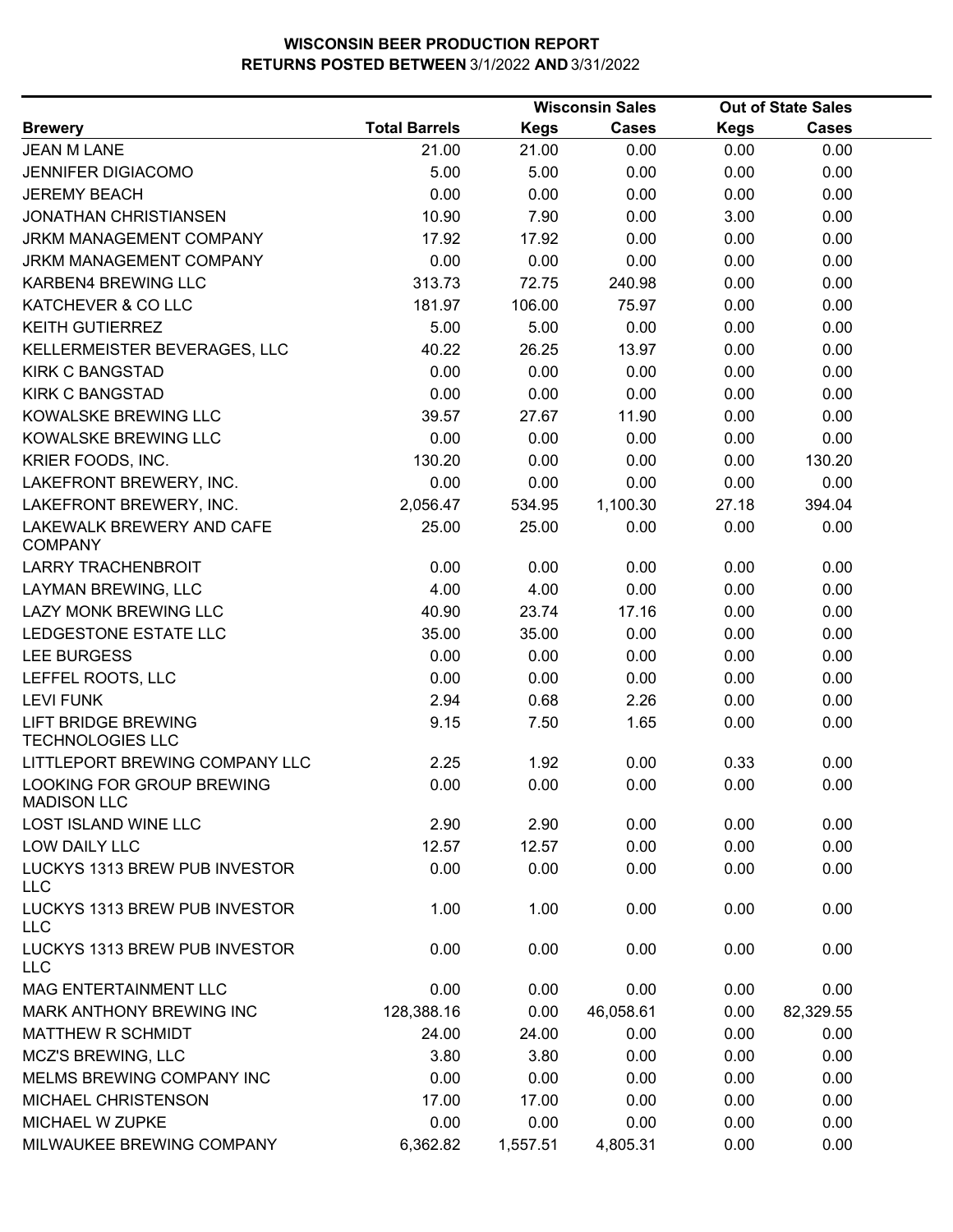|                                                        |                      |             | <b>Wisconsin Sales</b> |             | <b>Out of State Sales</b> |  |
|--------------------------------------------------------|----------------------|-------------|------------------------|-------------|---------------------------|--|
| <b>Brewery</b>                                         | <b>Total Barrels</b> | <b>Kegs</b> | <b>Cases</b>           | <b>Kegs</b> | <b>Cases</b>              |  |
| MILWAUKEE BREWING COMPANY                              | 55.00                | 55.00       | 0.00                   | 0.00        | 0.00                      |  |
| MOBCRAFT BEER INC.                                     | 111.57               | 42.46       | 64.60                  | 3.25        | 1.26                      |  |
| MODICUM BREWING LLC                                    | 22.90                | 17.00       | 5.90                   | 0.00        | 0.00                      |  |
| <b>MOLSON COORS BEVERAGE</b><br><b>COMPANY USA LLC</b> | 3,895.96             | 377.19      | 3,041.44               | 42.00       | 435.33                    |  |
| MOLSON COORS BEVERAGE<br><b>COMPANY USA LLC</b>        | 344,791.86           | 6,441.48    | 82,836.74              | 25,762.21   | 229,751.43                |  |
| MOLSON COORS BEVERAGE<br><b>COMPANY USA LLC</b>        | 894.37               | 0.00        | $-0.04$                | 0.00        | 894.41                    |  |
| MOLSON COORS BEVERAGE<br><b>COMPANY USA LLC</b>        | 1,333.65             | 0.01        | 1,333.64               | 0.00        | 0.00                      |  |
| MOLSON COORS USA LLC                                   | 0.00                 | 0.00        | 0.00                   | 0.00        | 0.00                      |  |
| MONTELLO BREWING COMPANY LLC                           | 0.00                 | 0.00        | 0.00                   | 0.00        | 0.00                      |  |
| MOOSEJAW PIZZA & BREWING CO LLC                        | 60.90                | 60.90       | 0.00                   | 0.00        | 0.00                      |  |
| <b>MORRISWEYER LLC</b>                                 | 0.00                 | 0.00        | 0.00                   | 0.00        | 0.00                      |  |
| MOUNTAIN CREST SRL, LLC                                | 16,359.95            | 1.25        | 419.29                 | 0.00        | 15,939.41                 |  |
| NATHANIEL FAKLER                                       | 10.48                | 10.48       | 0.00                   | 0.00        | 0.00                      |  |
| <b>NAUS BREWING LLC</b>                                | 0.00                 | 0.00        | 0.00                   | 0.00        | 0.00                      |  |
| <b>NEW BARONS BREWING</b><br><b>COOPERATIVE</b>        | 11.27                | 10.67       | 0.60                   | 0.00        | 0.00                      |  |
| NEW GLARUS BREWING COMPANY                             | 118.46               | 47.00       | 71.46                  | 0.00        | 0.00                      |  |
| NEW GLARUS BREWING COMPANY                             | 13,741.24            | 3,427.50    | 10,313.74              | 0.00        | 0.00                      |  |
| NEW MERIDIAN BEER, LLC                                 | 28.30                | 28.30       | 0.00                   | 0.00        | 0.00                      |  |
| NEXT DOOR BREWING LLC                                  | 0.00                 | 0.00        | 0.00                   | 0.00        | 0.00                      |  |
| NEXT DOOR BREWING LLC                                  | 0.00                 | 0.00        | 0.00                   | 0.00        | 0.00                      |  |
| NICHOLAS JOSEPH CALAWAY                                | 131.79               | 75.50       | 56.29                  | 0.00        | 0.00                      |  |
| NOBLE ROOTS BREWING COMPANY,<br><b>LLC</b>             | 15.81                | 15.81       | 0.00                   | 0.00        | 0.00                      |  |
| NORTHWOODS BREWING CORP LLC                            | 6.50                 | 6.50        | 0.00                   | 0.00        | 0.00                      |  |
| OLD GERMANTOWN LLC                                     | 0.00                 | 0.00        | 0.00                   | 0.00        | 0.00                      |  |
| <b>OLIPHANT BREWING LLC</b>                            | 167.59               | 154.36      | 0.00                   | 13.23       | 0.00                      |  |
| OLOGY BREWING COMPANY, LLC                             | 0.00                 | 0.00        | 0.00                   | 0.00        | 0.00                      |  |
| OMBIBULOUS BREWING COMPANY,<br><b>LLC</b>              | 15.62                | 15.62       | 0.00                   | 0.00        | 0.00                      |  |
| O'SO BREWING COMPANY                                   | 125.33               | 42.83       | 82.50                  | 0.00        | 0.00                      |  |
| PABST BREWING COMPANY, LLC                             | 8,361.44             | 0.00        | 528.37                 | 0.00        | 7,833.07                  |  |
| PABST HOLDINGS LLC                                     | 2,746.96             | 0.00        | $-318.32$              | 0.00        | 3,065.28                  |  |
| PABST HOLDINGS LLC                                     | 0.00                 | 0.00        | 0.00                   | 0.00        | 0.00                      |  |
| PABST HOLDINGS LLC                                     | 0.00                 | 0.00        | 0.00                   | 0.00        | 0.00                      |  |
| PABST HOLDINGS LLC                                     | 0.00                 | 0.00        | 0.00                   | 0.00        | 0.00                      |  |
| PABST HOLDINGS LLC                                     | 0.00                 | 0.00        | 0.00                   | 0.00        | 0.00                      |  |
| PARCHED EAGLE BREWPUB LLC                              | 7.02                 | 7.02        | 0.00                   | 0.00        | 0.00                      |  |
| PETER H GENTRY                                         | 2.00                 | 2.00        | 0.00                   | 0.00        | 0.00                      |  |
| PETER H GENTRY                                         | 384.84               | 129.50      | 255.34                 | 0.00        | 0.00                      |  |
| PETER PETERSON                                         | 0.00                 | 0.00        | 0.00                   | 0.00        | 0.00                      |  |
| PETSKULL BREWING COMPANY LLC                           | 85.00                | 85.00       | 0.00                   | 0.00        | 0.00                      |  |
| PHUSION PROJECTS LLC                                   | 32,881.78            | 0.00        | 678.77                 | 0.00        | 32,203.01                 |  |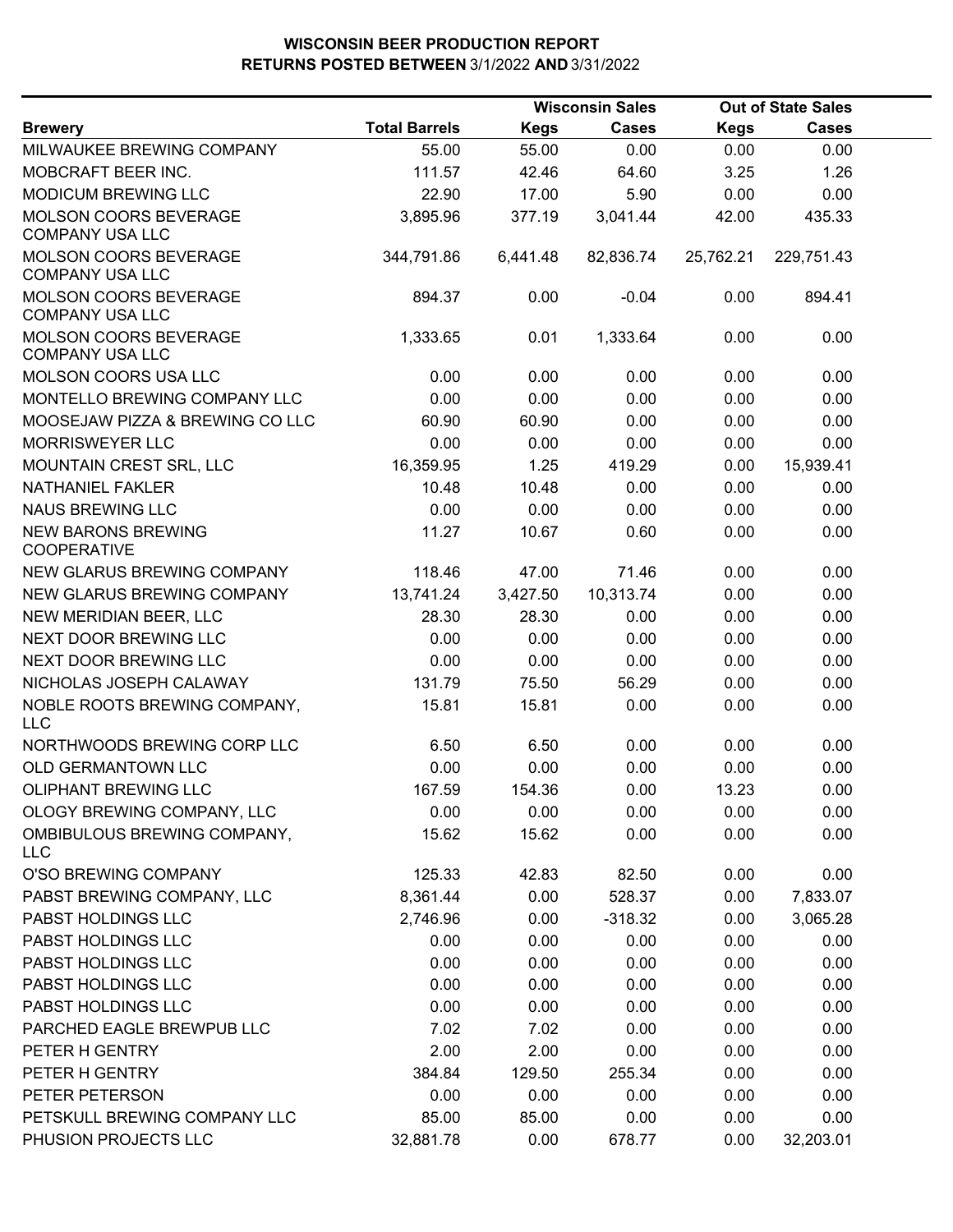|                                                 |                      |             | <b>Wisconsin Sales</b> |             | <b>Out of State Sales</b> |  |
|-------------------------------------------------|----------------------|-------------|------------------------|-------------|---------------------------|--|
| <b>Brewery</b>                                  | <b>Total Barrels</b> | <b>Kegs</b> | Cases                  | <b>Kegs</b> | Cases                     |  |
| PIGEON RIVER BREWING LLC                        | 0.00                 | 0.00        | 0.00                   | 0.00        | 0.00                      |  |
| PITCHFORK BREWING LLC                           | 20.00                | 20.00       | 0.00                   | 0.00        | 0.00                      |  |
| PLYMOUTH BREWING COMPANY LLC                    | 0.00                 | 0.00        | 0.00                   | 0.00        | 0.00                      |  |
| PORT HURON BREWING COMPANY,<br><b>LLC</b>       | 0.00                 | 0.00        | 0.00                   | 0.00        | 0.00                      |  |
| POTOSI BREWING COMPANY                          | 0.00                 | 0.00        | 0.00                   | 0.00        | 0.00                      |  |
| POTOSI BREWING COMPANY                          | 15.00                | 15.00       | 0.00                   | 0.00        | 0.00                      |  |
| PUBLIC CRAFT BREWING COMPANY<br><b>LLC</b>      | 47.66                | 32.38       | 15.28                  | 0.00        | 0.00                      |  |
| R' NOGGIN BREWING LLC                           | 69.25                | 67.25       | 2.00                   | 0.00        | 0.00                      |  |
| RAIL HOUSE PROPERTIES LLC                       | 49.29                | 49.29       | 0.00                   | 0.00        | 0.00                      |  |
| RAISED GRAIN BREWING COMPANY,<br><b>LLC</b>     | 372.08               | 196.50      | 175.58                 | 0.00        | 0.00                      |  |
| RANDYS FUNHUNTERS BREWERY INC                   | 6.00                 | 6.00        | 0.00                   | 0.00        | 0.00                      |  |
| REBELLION BREWING HOLDING<br><b>COMPANY INC</b> | 34.99                | 34.99       | 0.00                   | 0.00        | 0.00                      |  |
| RED EYE BREWING COMPANY LLC                     | 34.90                | 34.90       | 0.00                   | 0.00        | 0.00                      |  |
| REGAL BRAU BREWING COMPANY LLC                  | 550.86               | 0.00        | 56.42                  | 0.00        | 494.44                    |  |
| RHINELANDER BREWING CO LLC                      | 24.30                | 14.52       | 9.78                   | 0.00        | 0.00                      |  |
| RHINELANDER BREWING CO LLC                      | 3,339.79             | 11.75       | 142.61                 | 0.00        | 3,185.43                  |  |
| RICHARD LARRY JOSEPH                            | 0.00                 | 0.00        | 0.00                   | 0.00        | 0.00                      |  |
| RICHARD LARRY JOSEPH                            | 0.00                 | 0.00        | 0.00                   | 0.00        | 0.00                      |  |
| RICHARD LARRY JOSEPH                            | 0.00                 | 0.00        | 0.00                   | 0.00        | 0.00                      |  |
| RICHARD LARRY JOSEPH                            | 0.00                 | 0.00        | 0.00                   | 0.00        | 0.00                      |  |
| <b>RIGHT BAUER LLC</b>                          | 0.00                 | 0.00        | 0.00                   | 0.00        | 0.00                      |  |
| ROBERT A LARSON                                 | 112.23               | 41.83       | 64.30                  | 2.83        | 3.27                      |  |
| ROCK COUNTY BREWING COMPANY<br><b>LLC</b>       | 40.58                | 18.87       | 21.71                  | 0.00        | 0.00                      |  |
| <b>ROCK'N BEER LLC</b>                          | 37.20                | 37.20       | 0.00                   | 0.00        | 0.00                      |  |
| ROCKY REEF BREWING COMPANY                      | 18.00                | 18.00       | 0.00                   | 0.00        | 0.00                      |  |
| ROGER HILLESTAD                                 | 9.15                 | 9.15        | 0.00                   | 0.00        | 0.00                      |  |
| <b>ROGER MILLER</b>                             | 9.02                 | 9.02        | 0.00                   | 0.00        | 0.00                      |  |
| ROUND MAN BREWING CO., LLC                      | 15.41                | 15.41       | 0.00                   | 0.00        | 0.00                      |  |
| ROWLAND'S CALUMET BREWING CO.,<br>INC.          | 12.00                | 12.00       | 0.00                   | 0.00        | 0.00                      |  |
| ROWLAND'S CALUMET BREWING CO.,<br>INC.          | 0.00                 | 0.00        | 0.00                   | 0.00        | 0.00                      |  |
| RUSH RIVER BREWING LLC                          | 103.92               | 34.76       | 40.47                  | 13.67       | 15.02                     |  |
| RYAN D STOLT                                    | 22.85                | 12.50       | 10.35                  | 0.00        | 0.00                      |  |
| <b>RYANS ON YORK LLC</b>                        | 0.00                 | 0.00        | 0.00                   | 0.00        | 0.00                      |  |
| SAHALE ALE WORKS, LLC                           | 16.30                | 16.30       | 0.00                   | 0.00        | 0.00                      |  |
| SAND CREEK BREWING CO LLC                       | 0.00                 | 0.00        | 0.00                   | 0.00        | 0.00                      |  |
| SAWMILL BREWING CO INC                          | 33.40                | 33.40       | 0.00                   | 0.00        | 0.00                      |  |
| SAWMILL LOGGER ENTERPRISES LLC                  | 0.00                 | 0.00        | 0.00                   | 0.00        | 0.00                      |  |
| SHB HOLDINGS LLC                                | 3.50                 | 3.50        | 0.00                   | 0.00        | 0.00                      |  |
| SLEEMAN BREWING COMPANY USA<br><b>INC</b>       | 4,589.44             | 19.97       | 85.28                  | $-19.97$    | 4,504.16                  |  |
| SOME NERVE BREWING COMPANY LLC                  | 5.44                 | 5.44        | 0.00                   | 0.00        | 0.00                      |  |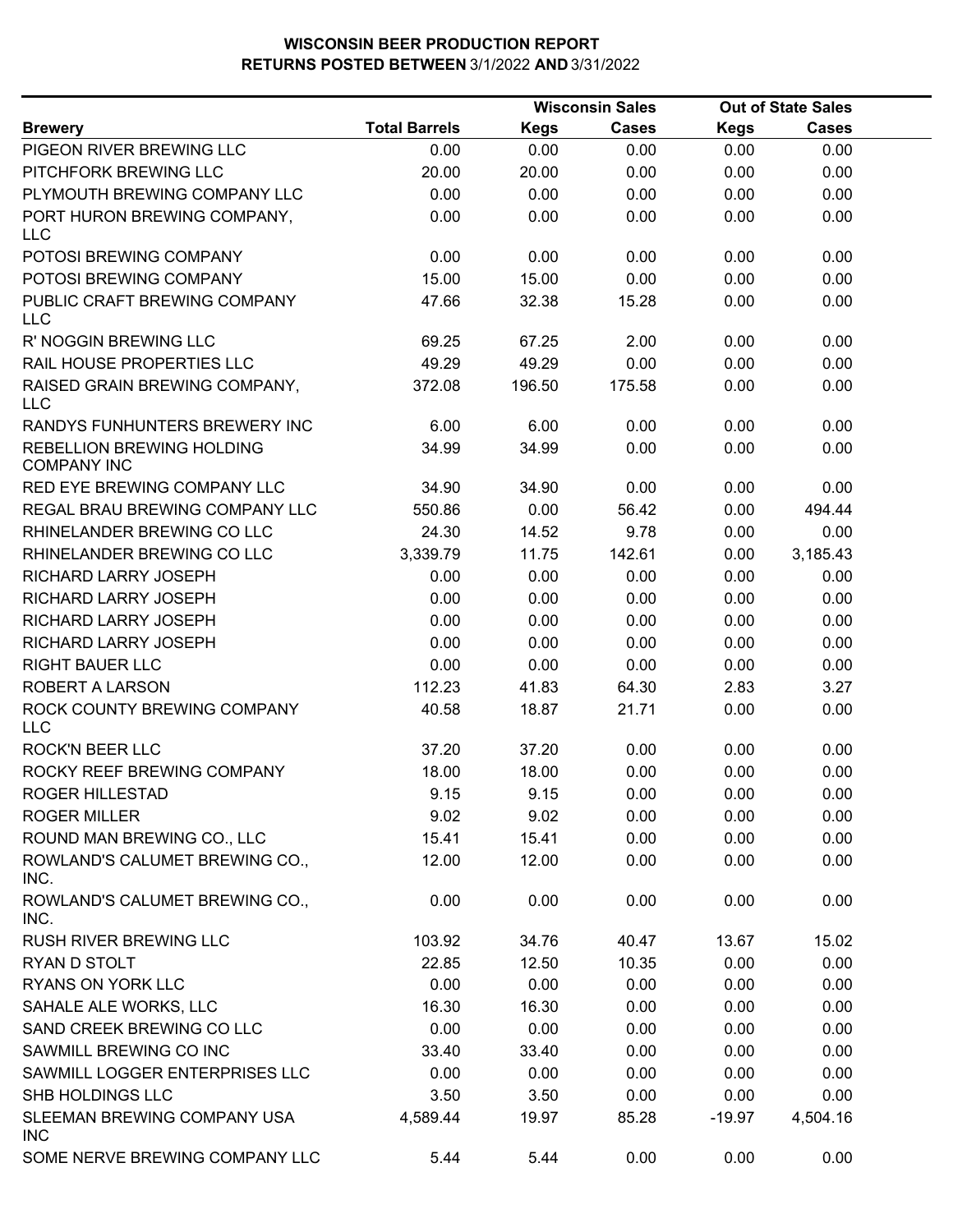|                                                        |                      |             | <b>Wisconsin Sales</b> |             | <b>Out of State Sales</b> |  |
|--------------------------------------------------------|----------------------|-------------|------------------------|-------------|---------------------------|--|
| <b>Brewery</b>                                         | <b>Total Barrels</b> | <b>Kegs</b> | <b>Cases</b>           | <b>Kegs</b> | <b>Cases</b>              |  |
| SONNY'S PIZZERIA, LLC                                  | 3.00                 | 3.00        | 0.00                   | 0.00        | 0.00                      |  |
| SOUTH SHORE BREWERY, INC.                              | 81.57                | 56.67       | 24.90                  | 0.00        | 0.00                      |  |
| SOUTH SHORE BREWERY, INC.                              | 15.10                | 15.10       | 0.00                   | 0.00        | 0.00                      |  |
| <b>SPB LLC</b>                                         | 994.85               | 251.00      | 605.37                 | 82.75       | 55.73                     |  |
| SPRECHER BREWING COMPANY, LLC                          | 150.32               | 40.00       | 108.87                 | 0.00        | 1.45                      |  |
| STARBOARD BREWING COMPANY LLC                          | 7.00                 | 7.00        | 0.00                   | 0.00        | 0.00                      |  |
| STATE LINE DISTILLERY, LLC                             | 0.00                 | 0.00        | 0.00                   | 0.00        | 0.00                      |  |
| STATION 1 BREWING COMPANY AND<br>MUSIC HALL, LLC       | 3.50                 | 3.50        | 0.00                   | 0.00        | 0.00                      |  |
| STEELHEAD ALEWORKS LLC                                 | 14.00                | 14.00       | 0.00                   | 0.00        | 0.00                      |  |
| <b>STEPHEN B ZINK</b>                                  | 5.36                 | 5.36        | 0.00                   | 0.00        | 0.00                      |  |
| STILLMANK BREWING COMPANY                              | 101.33               | 34.92       | 66.41                  | 0.00        | 0.00                      |  |
| STUBBORN BROTHERS BREWERY LLC                          | 7.94                 | 7.94        | 0.00                   | 0.00        | 0.00                      |  |
| SUPERMOON BEER COMPANY LLC                             | 3.27                 | 1.33        | 1.94                   | 0.00        | 0.00                      |  |
| THE EAU CLAIRE BREWING PROJECT<br><b>LLC</b>           | 0.00                 | 0.00        | 0.00                   | 0.00        | 0.00                      |  |
| THE EXPLORIUM BREWPUB LLC                              | 44.30                | 44.30       | 0.00                   | 0.00        | 0.00                      |  |
| THE EXPLORIUM BREWPUB LLC                              | 126.60               | 126.60      | 0.00                   | 0.00        | 0.00                      |  |
| THE GARAGE BIKES & BREWS LLC                           | 2.50                 | 2.50        | 0.00                   | 0.00        | 0.00                      |  |
| THE GD 2, LLC                                          | 56.32                | 56.32       | 0.00                   | 0.00        | 0.00                      |  |
| THE GREAT DANE PUB AND BREWING<br>COMPANY, INC.        | 47.66                | 47.66       | 0.00                   | 0.00        | 0.00                      |  |
| THE LONE GIRL BREWING COMPANY -<br><b>WAUNAKEE LLC</b> | 12.50                | 12.50       | 0.00                   | 0.00        | 0.00                      |  |
| THE MCKENZIE RIVER CORPORATION                         | 0.00                 | 0.00        | 0.00                   | 0.00        | 0.00                      |  |
| THIRD SPACE BREWING LLC                                | 710.23               | 272.36      | 437.87                 | 0.00        | 0.00                      |  |
| THUMB KNUCKLE BREWING COMPANY                          | 0.00                 | 0.00        | 0.00                   | 0.00        | 0.00                      |  |
| <b>TIMOTHY DUERST</b>                                  | 28.10                | 28.10       | 0.00                   | 0.00        | 0.00                      |  |
| TIMOTHY M NELSON                                       | 269.30               | 269.30      | 0.00                   | 0.00        | 0.00                      |  |
| TITLETOWN BREWING CO LLC                               | 258.00               | 140.17      | 117.83                 | 0.00        | 0.00                      |  |
| TOPPLING GOLIATH INC                                   | 0.00                 | 0.00        | 0.00                   | 0.00        | 0.00                      |  |
| TRAP ROCK BREWING COMPANY INC                          | 12.00                | 12.00       | 0.00                   | 0.00        | 0.00                      |  |
| TRIBUTE BREWING COMPANY LLC                            | 37.39                | 23.16       | 14.23                  | 0.00        | 0.00                      |  |
| TURTLE STACK BREWERY, LLC                              | 22.17                | 22.17       | 0.00                   | 0.00        | 0.00                      |  |
| TWELVE5 BEVERAGE CO., LLC                              | 3,518.97             | 0.00        | 98.52                  | 0.00        | 3,420.45                  |  |
| UNITED BRANDS LLC                                      | 0.00                 | 0.00        | 0.00                   | 0.00        | 0.00                      |  |
| UNIVERSAL SALES INC                                    | 168.44               | 12.00       | 14.51                  | 0.00        | 141.93                    |  |
| URBAN HARVEST BREWING COMPANY<br><b>LLC</b>            | 8.25                 | 8.25        | 0.00                   | 0.00        | 0.00                      |  |
| <b>VENNTURE BREW COMPANY LLC</b>                       | 13.30                | 7.26        | 6.04                   | 0.00        | 0.00                      |  |
| <b>VIKING BREWING</b>                                  | 8.04                 | 5.61        | 2.43                   | 0.00        | 0.00                      |  |
| VINTAGE II, INC.                                       | 0.00                 | 0.00        | 0.00                   | 0.00        | 0.00                      |  |
| VINTAGE II, INC.                                       | 130.30               | 130.30      | 0.00                   | 0.00        | 0.00                      |  |
| VINTAGE II, INC.                                       | 93.80                | 93.80       | 0.00                   | 0.00        | 0.00                      |  |
| <b>VINTAGE LLC</b>                                     | 0.00                 | 0.00        | 0.00                   | 0.00        | 0.00                      |  |
| WALNUT BREWERY, INC.                                   | 23.40                | 23.40       | 0.00                   | 0.00        | 0.00                      |  |
| WATER STREET BREWERY, INC.                             | 0.00                 | 0.00        | 0.00                   | 0.00        | 0.00                      |  |